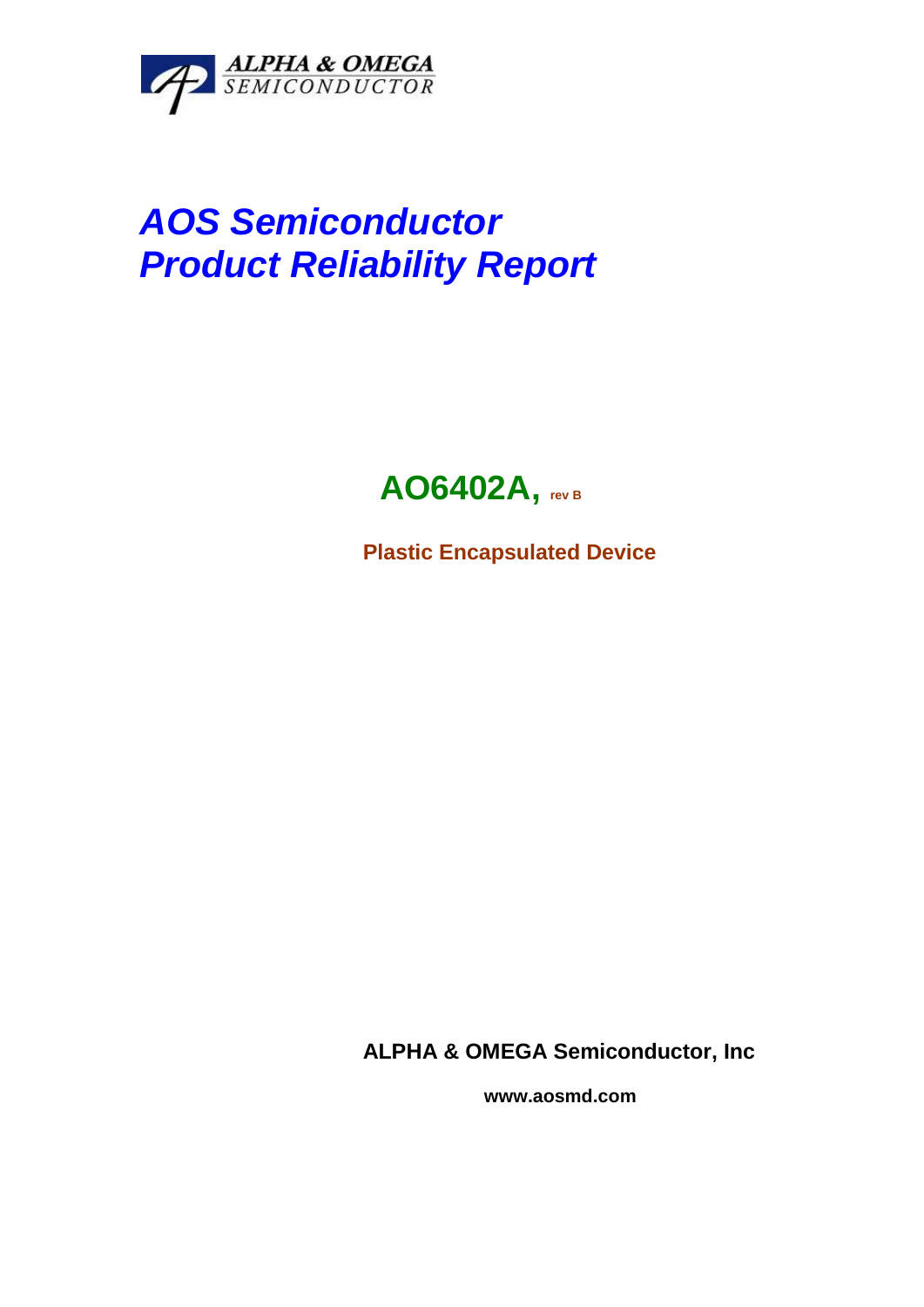

This AOS product reliability report summarizes the qualification result for AO6402A. Accelerated environmental tests are performed on a specific sample size, and then followed by electrical test at end point. Review of final electrical test result confirms that AO6402A passes AOS quality and reliability requirements. The released product will be categorized by the process family and be monitored on a quarterly basis for continuously improving the product quality.

#### **Table of Contents:**

- I. Product Description
- II. Package and Die information
- III. Environmental Stress Test Summary and Result
- IV. Reliability Evaluation

#### **I. Product Description:**

The AO6402A uses advanced trench technology to provide excellent  $R_{DS(ON)}$  and low gate charge. This device is suitable for use as a load switch or in PWM applications. The source leads are separated to allow a Kelvin connection to the source, which may be used to bypass the source inductance.

-RoHS Compliant -Halogen Free

Detailed information refers to datasheet.

#### **II. Die / Package Information:**

|                                                           | AO6402A                        |
|-----------------------------------------------------------|--------------------------------|
| <b>Process</b>                                            | Standard sub-micron            |
|                                                           | 30V N-Channel MOSFET           |
| Package Type                                              | SOT <sub>23</sub>              |
| <b>Lead Frame</b>                                         | Cu                             |
| Die Attach                                                | Ag Epoxy                       |
| <b>Bonding Wire</b>                                       | Cu wire                        |
| <b>Mold Material</b>                                      | Epoxy resin with silica filler |
| MSL (moisture sensitive level) Level 1 based on J-STD-020 |                                |

**Note \*** based on information provided by assembler and mold compound supplier